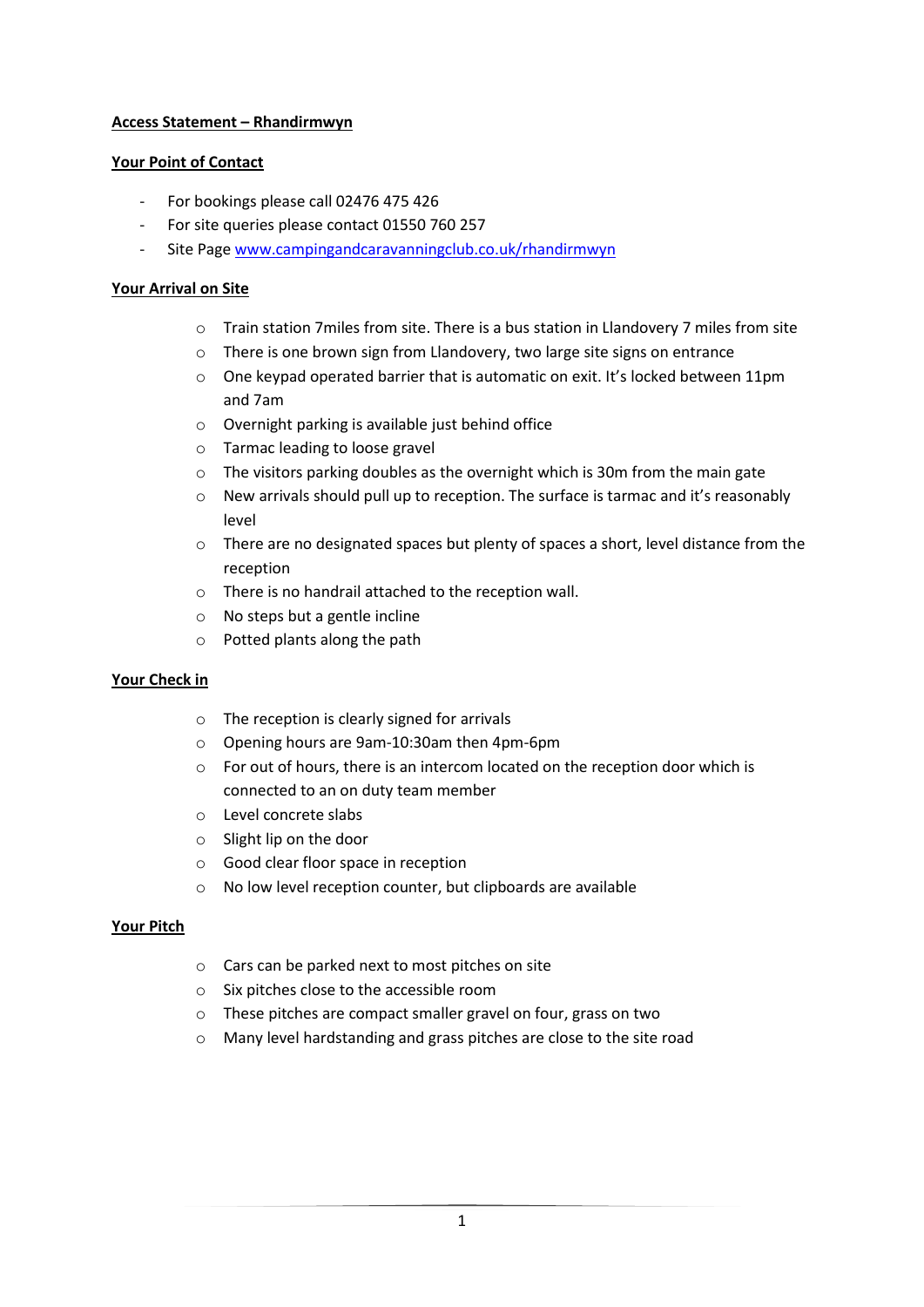## **Your Facilities**

- o There is a clear, well maintained level path leading to the facilities
- o There are steps in to the ladies and gents, level to accessible room
- o There is one semi-ambulant cubicle in both men's and ladies
- o Some sinks have Lever taps
- o There are solid seats in all showers
- $\circ$  The showers are operated by a dial in men's and ladies and a dial in the family room
- o Showers has no steps
- o The facility block has ceiling mounted lights

#### **Your Accessible Facilities**

- o There is a flat level concrete slab path leading to the accessible facility
- o There are no handrails leading to the accessible facility
- o There is flat level access in to the accessible facility
- o There are handrails next to the toilet
- o There is a regular size flush handle
- o There is transfer space to the left of the toilet
- o The wash basin cannot be reached from the toilet
- o The washbasin has larger than normal lever top taps
- o There is a hand dryer located in the room
- o There is a low level mirror above the sink that does not extend to full height
- o The shower has a number of handrails
- o The shower is dial operated
- o The shower is open access, not a cubicle
- o The shower head is height adjustable
- o The floor is nonslip
- o There is no hair dryer
- $\circ$  There is an emergency chord next to the toilet and in the shower. Both can be reached from the floor
- o The emergency alarm can be heard from both staff pitches and also reception
- o The accessible room can be accessed with a key available from reception

#### **Your Laundry and Food Preparation Areas**

- o The laundry and food preparation areas both have level access over slabs
- o The taps are screw top
- o The washing machine is front loading and can be reached from the floor
- o The tumble dryer is front loading and can be reached from the floor
- o There is a wall mounted iron
- o There is a freestanding iron board
- o There is indoor washing up facilities available
- o All washing up sinks have screw top taps
- o There is an outdoor drying area with two rota dryers
- o There is no low level sink in the washing up area